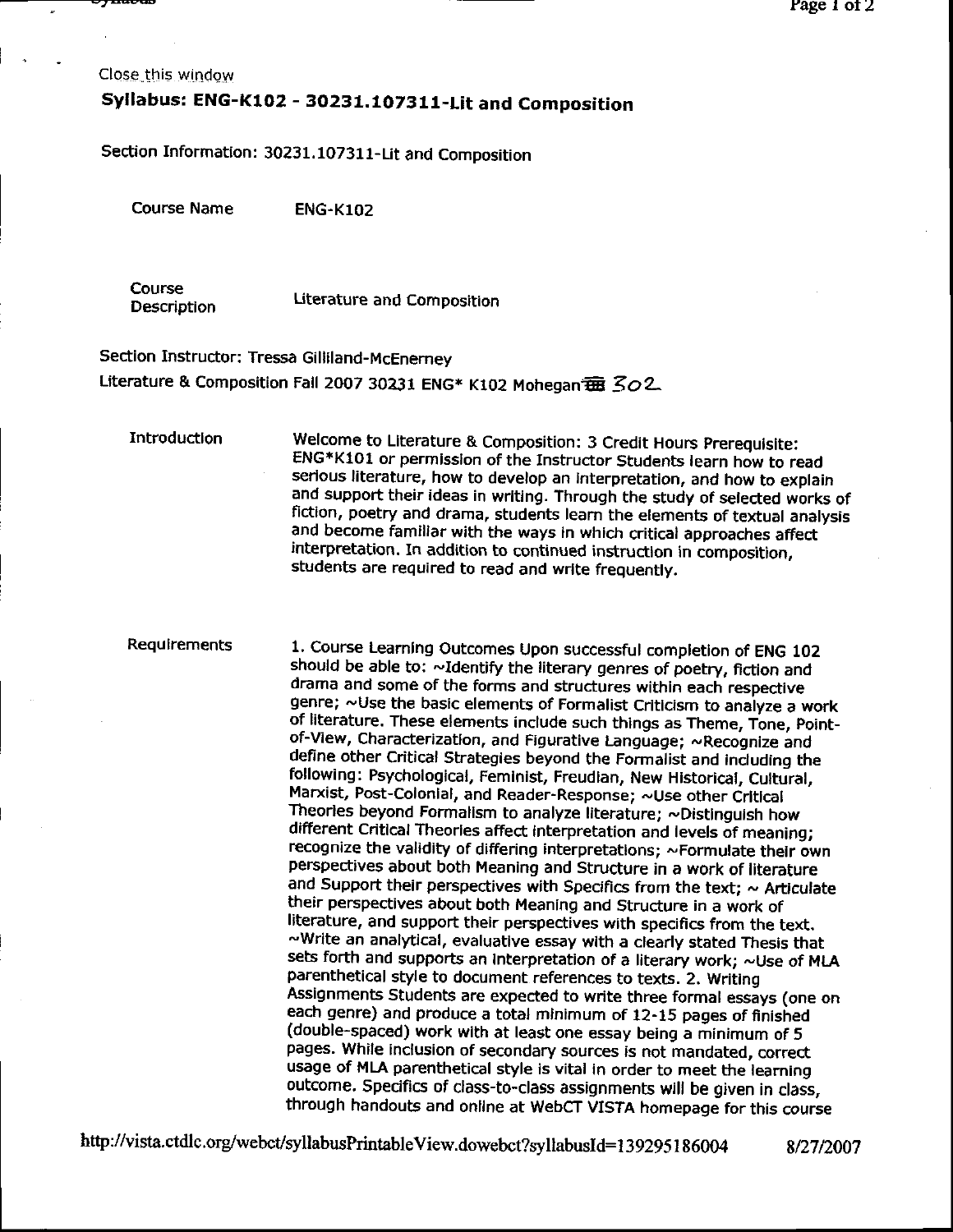offering. The semester will be divided Into three secflons, one for each genre. We will use Reader-Response, Peer-Review and Portfolio-based Assessment approaches to learning.

Close this window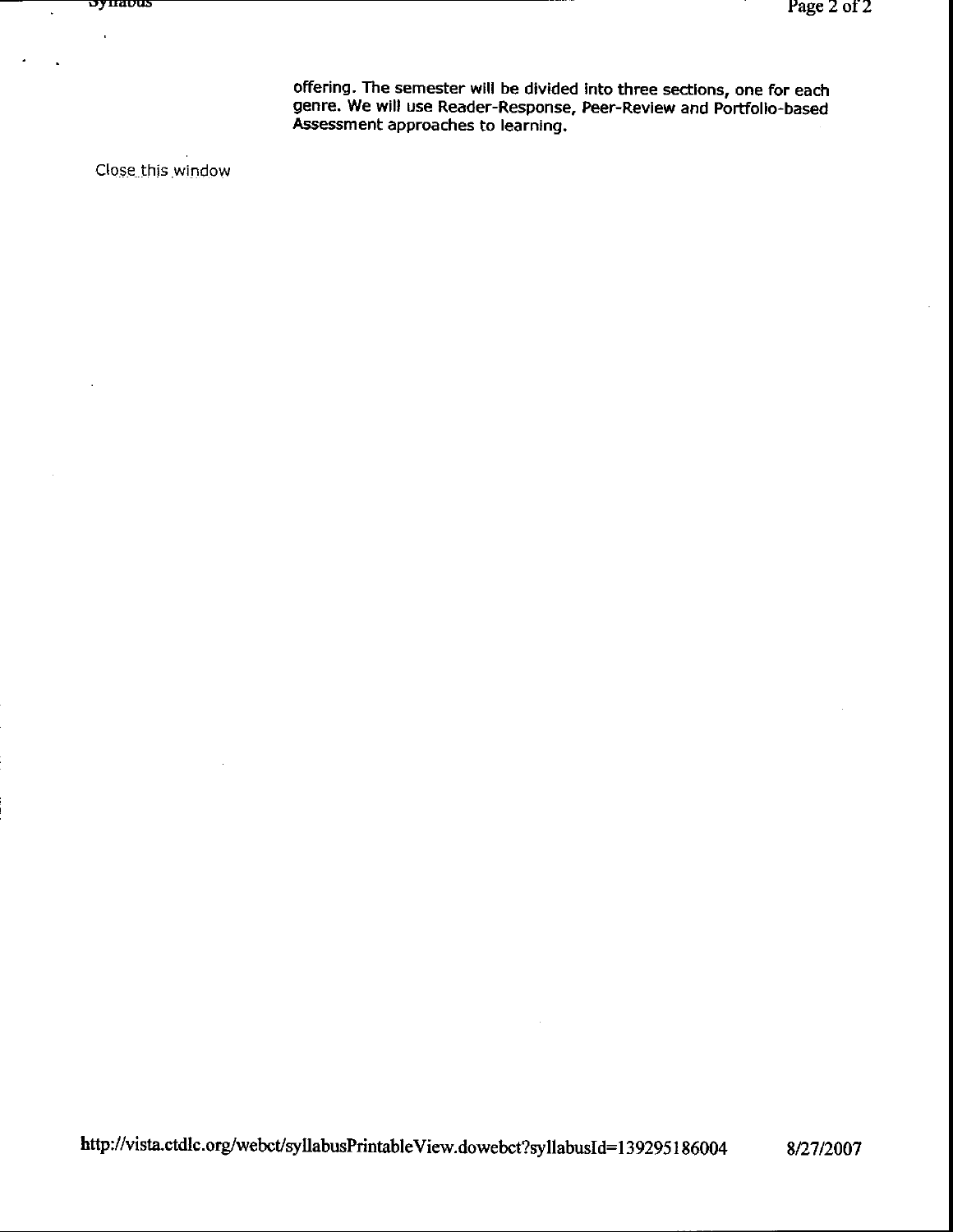#### CRN: 30231 Mohegan Campus 302/11-00-12:50 Tuesday & Thursday

#### **SCHEDULE OF ASSIGNMENTS**

#### Literature & Composition - ENG\*K102-M13

#### **INTRODUCTION**

This course is built on the assumption that good academic writing develops out of a sustained process of revision. We will engage in thoughtful discussion on a variety of subjects, reflecting personal points-of-view while taking into account the views of others. It is one of the purposes of education to help students question their assumptions, and to develop broader perspectives on many issues.

What you discover in the process of reading and writing and revising promises to be exciting and difficult, confusing and entertaining, challenging and rewarding, instructive and transformative. You will, I think, learn to revel in the meaning, the life, the energy that occurs in the relationship between what you read and what you think: between what the texts reveal and what you make them mean to you. I anticipate that you will realize that academic writing is most satisfying when it becomes a process of discovery rather than a process of statement. We will delve into methods and terminology that will help you to speak critically about what you have read, and how to present and defend what your perspective is on a piece of literature. It is also a place to understand and appreciate others' works as well.

Revision is the key to everything that we will do in this class. I vow to revise my ways of thinking about you, about what we read, about what you write. I ask you to engage in a process of revision that calls into question what you think about teachers, what you think about reading, and what you think about writing. In order to stimulate this process,

I will assign challenging assignments that will require RE-READING and RE-WRITING of your spoken and written responses. You will learn what critical perspectives are, and will practice how to apply them to interpret literature in an academic framework; in a way that will guide you to successfully represent your own, very unique perspectives and point-of-view.

Study of the tools and concepts of looking at literature critically through various "lens" will make interpretation suddenly accessible to you through thorough re-reading and re-writing. Use scholarly habits-of-mind to apply yourself to the task, and I am quite certain that you may even learn to enjoy literature more than you may have ever imagined possible before! You should become much more diagnostic in a variety of other circumstances as well, because you will be armed with a rational approach, equipped with an assortment of theoretical "lens" at your disposal.

Because this is a revision-centered course you are required to take an active part in peer groups and in class discussions. You will produce THREE ESSAYS: One representing your reflection on each area of study-DRAMA, The SHORT STORY, and POETRY adding up to a minimum of 15 pages of typed, double-spaced prose (one-inch margins). Each essay will be accompanied by at least one rough draft (draft may be handwritten). Rough drafts and final drafts will be kept in a folder that will be collected at the middle and end of each of the assigned sections. Your portfolio will, in essence, comprise a major part of your grade for this course. The requirements have been explained in the first part of this syllabus and will be discussed as we progress through the assignments.

Our **SYLLABUS** is not written in stone. It may change according to our focus on themes.

Reading and Writing assignments need to be completed by the dates specified.

Class time will also include some in-class writing. Everyone will be asked to read aloud.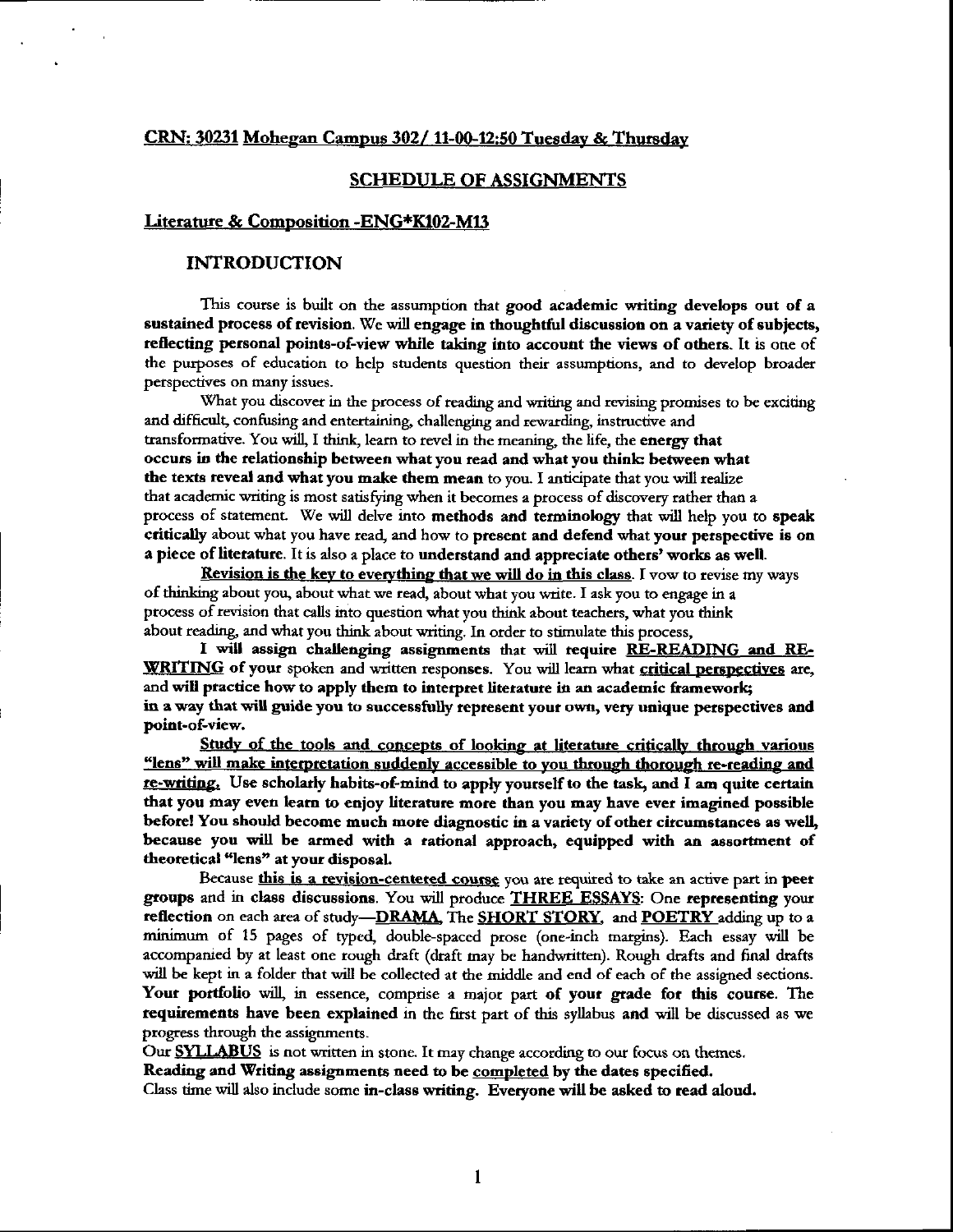#### **SCHEDULE OF ASSIGNMENTS: LIT & COMPOSITION**

#### WEEK1: TUES  $8/28$

Introductions. We will review the SYLLABUS and look over the texts that we will be using this semester. Short in-class essays.

### WEEK 1: THURS 8/30 Discussion of Chapters 18, 19 & 20

Reading Due: Aristotle, "On the Elements and General Principles of Tragedy" **Chapter 18: What is a play?** (1283-1287) Performance art is collaborative. Drama is our second oldest literary form, after Poetry. In a play, time is arrested. The world on stage is mimicry of "real life"; plays "mirror" Humanity. Morality and mortality come into play. A Play survives the response of generations of readers/audience depending on the strength of its story, language, structure or deeper meaning or theme i.e. its Universality. Terms of criticism for Dramaturgy.

**Chapter 19:** The elements of drama: A playwright's means (1283-1290). Playwrights have several important means or elements that they use to create Dramatic works for the stage. Terms used to analyze drama such as: monologue, character, language, theme, irony will be discussed. Structure and action will be explored. Plot, characterization, dialogue, and theme are four main elements. We will continue these chapter after you have read *Tender Offer* (a play)(1290-1296)

#### WEEK 2: TUES 9/4

Reading Due: Tender Offer by Wendy Wasserstein (1290-1296)

We will explore the script and discuss its elements. Groups try on *critical "lens"* Chapter 19: continued (1296-1306) Plot, characterization, dialogue, staging and theme will be explored. Excerpt from *Educating Rita* by Willy Russell (1304-1306) Chapter 20: Reading, thinking, and writing about drama (1307-1316) Guidelines for Reading Drama and Critical Thinking about Drama and Writing about Drama will be explored in depth

Groups try on *critical "lens"* 

#### THURS 9/6

**Reading due: Chapter 20: continued** Student essay examined (1313-1316) Groups Draft Ideas for critical reader-response "lens" to Wasserstein and Russell Review all study thus far/One-on-one meetings with Dr T

#### WEEK 3: **TUES 9/11**

Reading Due: Susan Glaspell, *Trifles (1627-1638)*. Make marginal notes and journal reader-responses, so that ideas about this piece will be developed in class. Peer-Response *Groups* will share ideas/approaches, and will begin to express and discuss each other's work today. Think about tools to use when writing-to-discover. Discuss Use of Subjective and Objective points of view. Practice using critical perspectives; attempt to align with one that represents your thoughts thus far.

#### **THURS 9/13**

We will use some class time today to continue one-on-one discussions about your progress so far. People will be able to read and rewrite in class, so be sure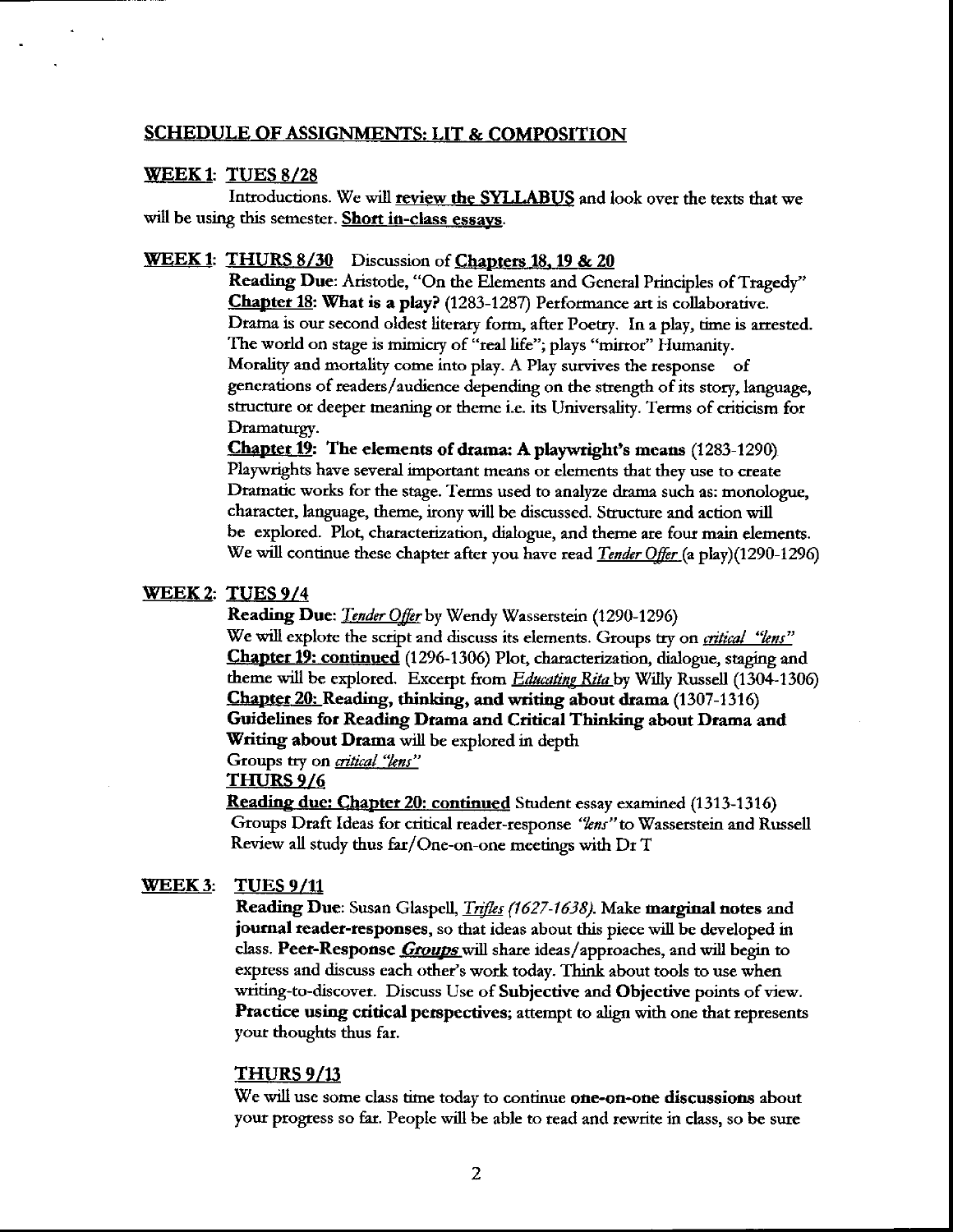Bring ALL materials with you. We will discuss applications and ways that we can effectively use the texts in our drafts and begin te-reading/re-writing essays.

#### WEEK4: TUES 9,/18

Re-Reading Due: Glaspell, Trifles FIRST DRAMA DRAFT Due: BRING THREE (3) COPIES TO CIASS\* Choose and apply critical approach to DRAMA readings and writing. Peer Group work will utilize the drafts of DRAMA essays Class discussion. THURS 9/20 Reading Due: Chapter 24=Part Five: Developing your ideas about literature-Critical Perspectives and Literary Theory Critical Reviews by Dramaturges (2071- $\qquad$ ) We will discuss specifics of papers due extensively in class today

WEEK 5: TUES 9/27

Reading Due: To be announced DRAMA PAPERS DUE THIS WEEK THURS 9/29: WRAP UP DRAMA PAPERS: Begin Short Stories **Reading Due**: You will receive your new schedule

VEEK6: TUES 10/2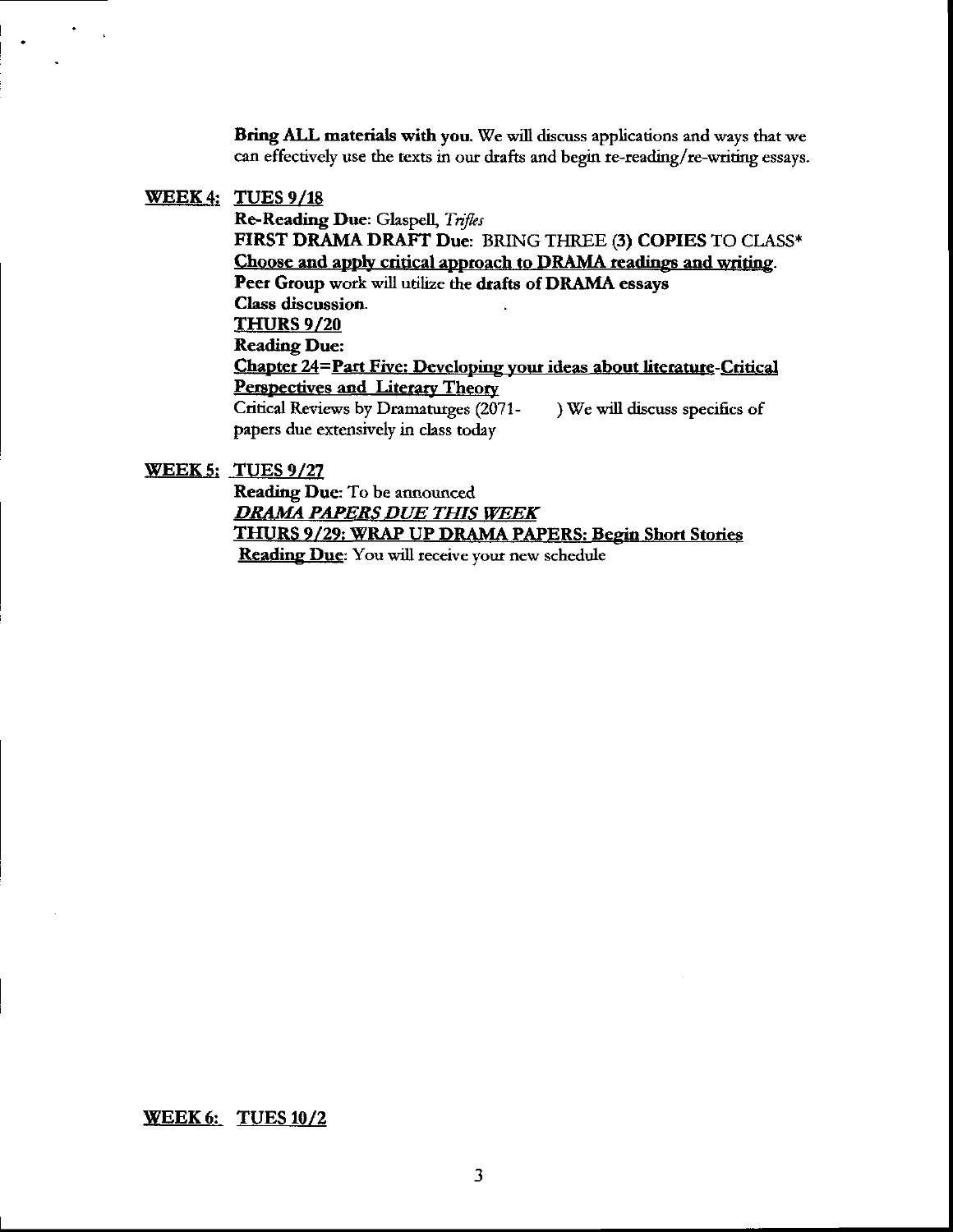## ENG\* K101: College Composition/Fall Semester 2007

Three Rivers Community College; Mohegan Campus 311/Tuesday & Thursday 9:30-10:50 Prof: "Dr T" Tressa Gilliland-McEnerney; College Composition CRN#30212 ENG\*K101 M13 Office: Hours by appointment Voicemail: (860) 886-0177 x 2113 E-mail: tgilliland@trcc.commnet.edu

## **SYLLABUS**

## **COURSE DESCRIPTION**

#### College Composition engages students in critical observation, reading and writing.

This course prepares students for the exposition, analysis, and argument required in college writing, and for meeting the conventions of college English. Writing assignments require that students develop their own points of view and demonstrate understanding of complex ideas and issues. Methods for research, including use of the library, appropriate documentation, and incorporation of sources in original papers, will be taught through assigned writings. A placement test is required prior to enrollment.

#### **REQUIRED TEXTS**

Cultural Conversations: The Presence of the Past by Dilks, Hansen, and Parfitt Portfolio Keeping: A Guide for Students by Nedra Reynolds A Writer's Reference by Diana Hacker/or Penguin Handbook Research and Documentation in the Electronic Age by Diana Hacker (optional)

A Paperback Collegiate Dictionary

#### **COURSE OVERVIEW**

Students attending College Composition may come to class expecting to receive a formula for effective writing skills, something that they can memorize or expect to apply to all situations, and always "get right". Learning to write is more complex than that. In order to be able to write well in college, you need to be able to read and comprehend ideas, to think critically and make connections, to understand how others interpret your word choices, and to revise your writing until your words actually communicate what it is that you want to express. Learning to write takes hard work, application, lots of practice, and frequent frustration. In the end, it's worth the effort. As you build your skills as a reader and writer, you strengthen your ability to succeed in college and in the job market. You will become more confident as you realize that you are developing the skills necessary to express your ideas in ways that others will understand and respect.

Good writing techniques do not occur in a vacuum. We need a context for our writing practice, subjects that we can discuss, debate, and reflect upon---common topics that will enable us to share ideas and improve our communication skills.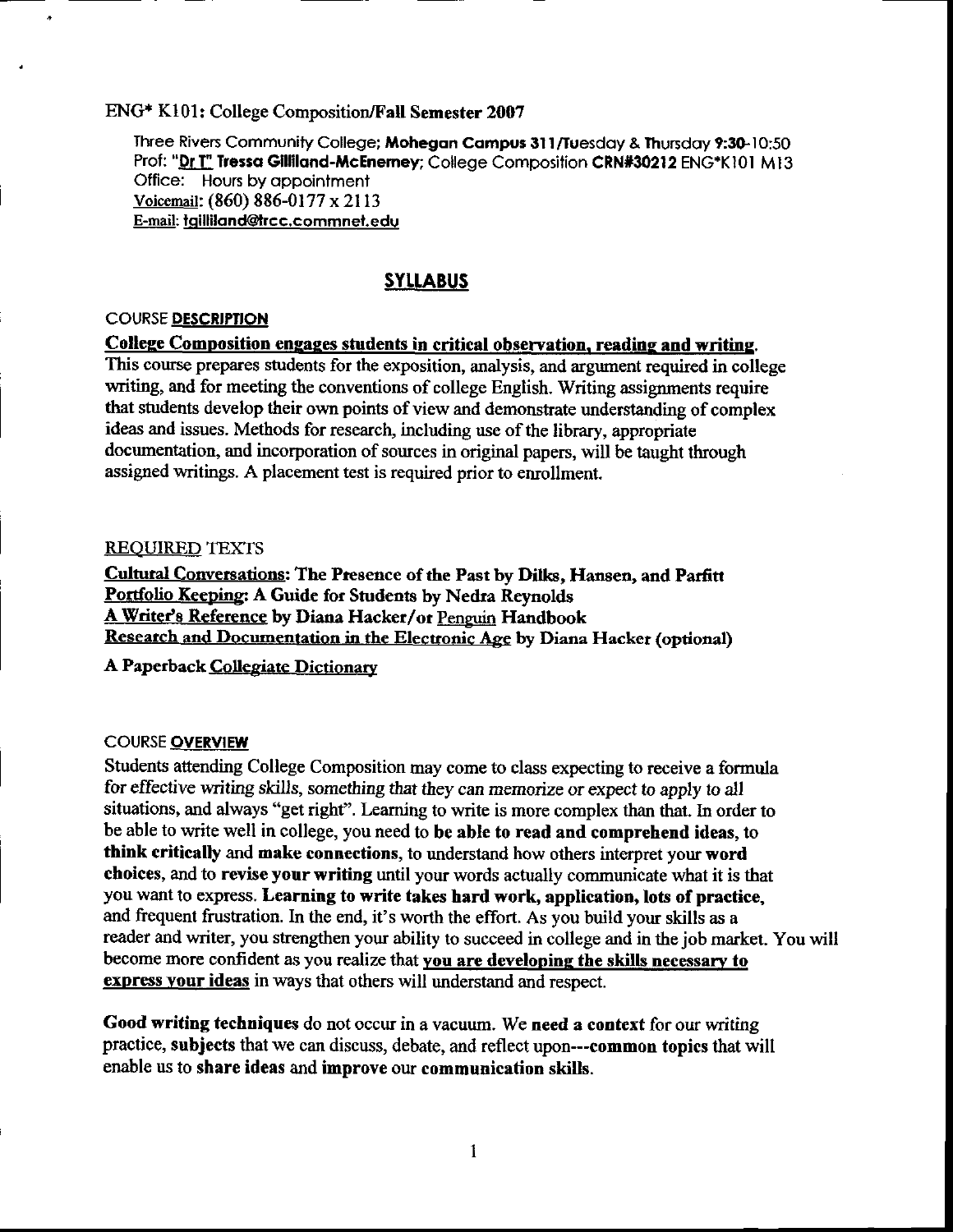During this semester, we will read selections from the six chapters in our **Cultural Conversations** text. The themes we will explore are as follows:

**GENDER** (17-126)

**AFRICAN-AMERICAN IDENTITY (127-208)** 

**DISABLED PERSONS (209-309)** 

THE UNCONSCIOUS (311-441)

**NONVIOLENCE** (443-525)

THE FRONTIER (527-654)

All of the reading selections and writing assignments we will focus on this semester will be on various aspects of these topics. They are very broad, so there will plenty of room for us to explore all kinds of ideas and approaches---enough room to accommodate individual differences, styles, and points of view. We will be re-reading and re-writing about these topics. We will begin with fairly informal writing, some writing that allows for personal reflection and will give you space to write about your own experiences and/or the experiences of people that you know. Finally, we will work on writing that formally incorporates "outside sources". In formal writing, we will utilize library and on-line sources to research and develop an idea, or to support a point of view.

We are going to write a lot in this class! When you first look at the schedule of assignments, you may even begin to panic at how much writing there is. When you read that the final Presentation Portfolio should be twenty pages long, you might think to yourself, "Twenty pages! I can't even fill a page with my writing. . . how will I ever write twenty pages?" Do not panic. Everything that we do in class and each assignment that we undertake will gradually build into a body of work that will easily fill your portfolio.

By the time we reach that point in the semester, you will be amazed at how much writing you have produced; and how the quality of your writing has improved. If you apply yourself to each assignment as the semester unfolds, you will have no problems coming up with the final portfolio. We will start small and each writing assignment will build on the one before. This will allow you to expand and develop your ideas. You will be surprised at how much you have to say.

**ENG 101** is designed to build specific skills and abilities. When you successfully complete this *course* you should be able to:

**\*Read** challenging essays and identify the main ideas and points of view in each one

\*Compare and/or contrast various perspectives on a topic

\*Analyze a particular perspective or argument on a topic and evaluate its relative merits

\*Develop your own perspective on a topic and state it clearly in a written "thesis"

\*Support the thesis with specific and detailed evidence from readings, research, and/or personal observations and experience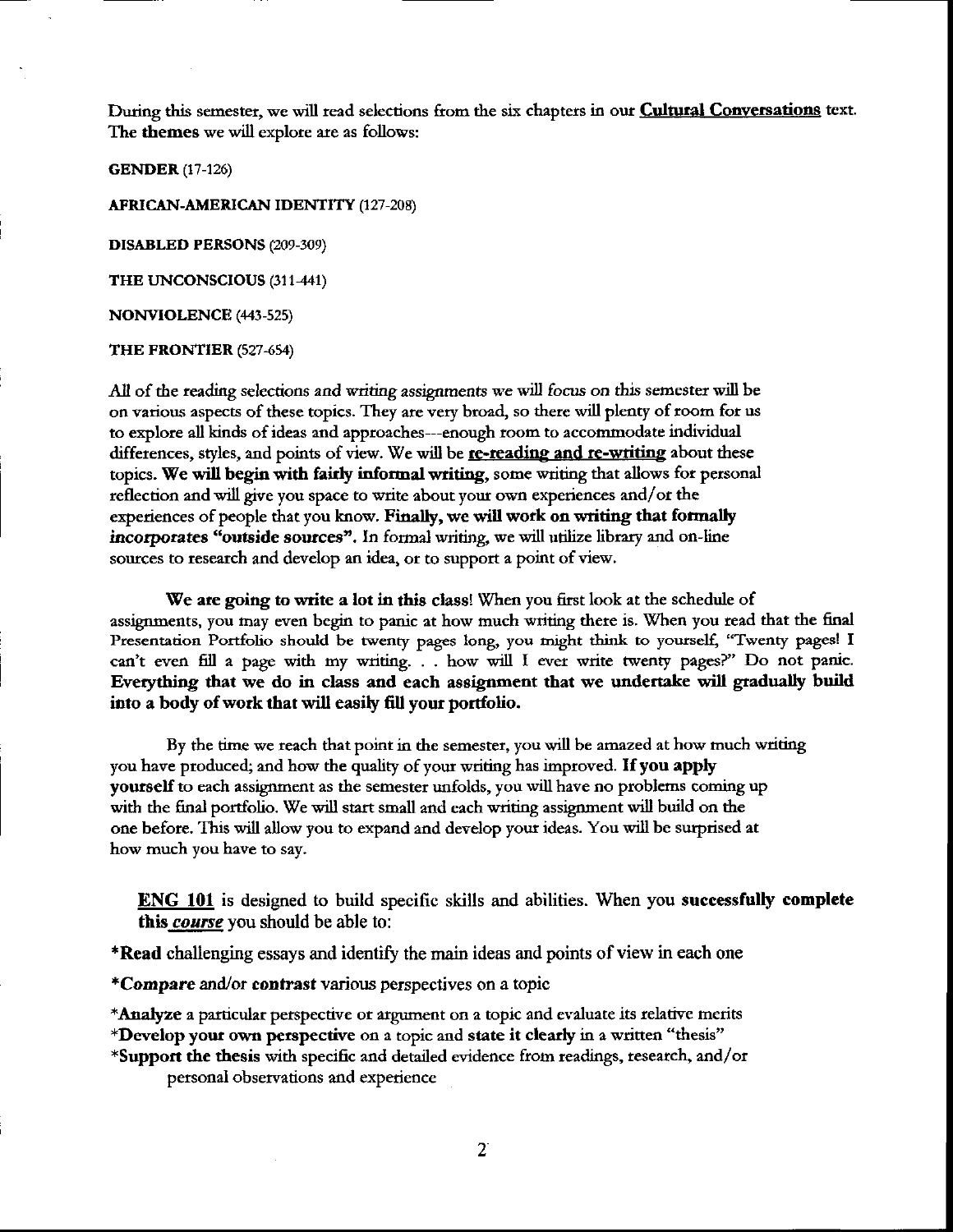\*Document information from other sources using MLA parenthetical format

- \*Recognize the reader as an intrinsic element in writing and employ strategies that will engage the reader
- \*Employ strategies for effective "global" revision of writing, including attention to organization and paragraph coherence
- \*Employ strategies for effective editing, including attention to grammar and usage
- \*Conduct basic library research, including accessing basic print media and electronic databases
- \*Collaborate with others in analyzing writing, developing points of view, and conducting research

PLEASE NOTE IF AS A RESULT OF YOUR PLACEMENT TEST, YOU WERE ADVISED TO TAKE ENG 075, OR ENG 108 AND YOU HAVE NOT YET DONE SO, YOU PLACE YOURSELF IN A VERY SERIOUS DISADVANTAGE IN THIS CLASS. IT WILL BE VERY DIFFICULT FOR YOU TO ACHIEVE THE OBJECTIVES OF THIS COURSE WITHOUT BASIC SKILLS. I STRONGLY ADVISE YOU TO TAKE 075 OR 108 BEFORE TAKING ENG 111.

## **GRADING**

Your grade will be based on the following.

Mid-semester Working Folder (including reading responses, peer reviews, post-writes, And drafts) 20%

Late-semester Working Folder (including reading responses, peer reviews, post-writes, And drafts) 20%

Class participation and research exercises 10% **Final Presentation Portfolio** 50%

## THERE WILL BE *NO FINAL EXAM* IN THIS COURSE!

You are probably wondering, "What is a Working Folder?" and 'What is a Presentation Portfolio?" These questions will be answered in class, and in depth in your required textbook, Portfolio Keeping. A brief description follows:

The Working Folder is a place where you will keep ALL of your writing assignments for this class---your drafts, peer reviews, post writes, and exercises. It will be collected and graded---once at midterm, and once toward the end of the semester, although I will see each assignment as you do it, and will give you feedback at each step of the process. Keeping up with assignments, completing them thoroughly and some depth, giving them your time and effort---all of these are aspects that I will take into consideration when I evaluate and grade your work.

The components of the Working Folder are:

\*Written responses to the readings (some are short one-or-two-paragraph answers to questions; some longer one-or-two-page answers)

## \*Essay Drafts

\*Post Wntes and Peer Reviews

\*All of my written comments on your work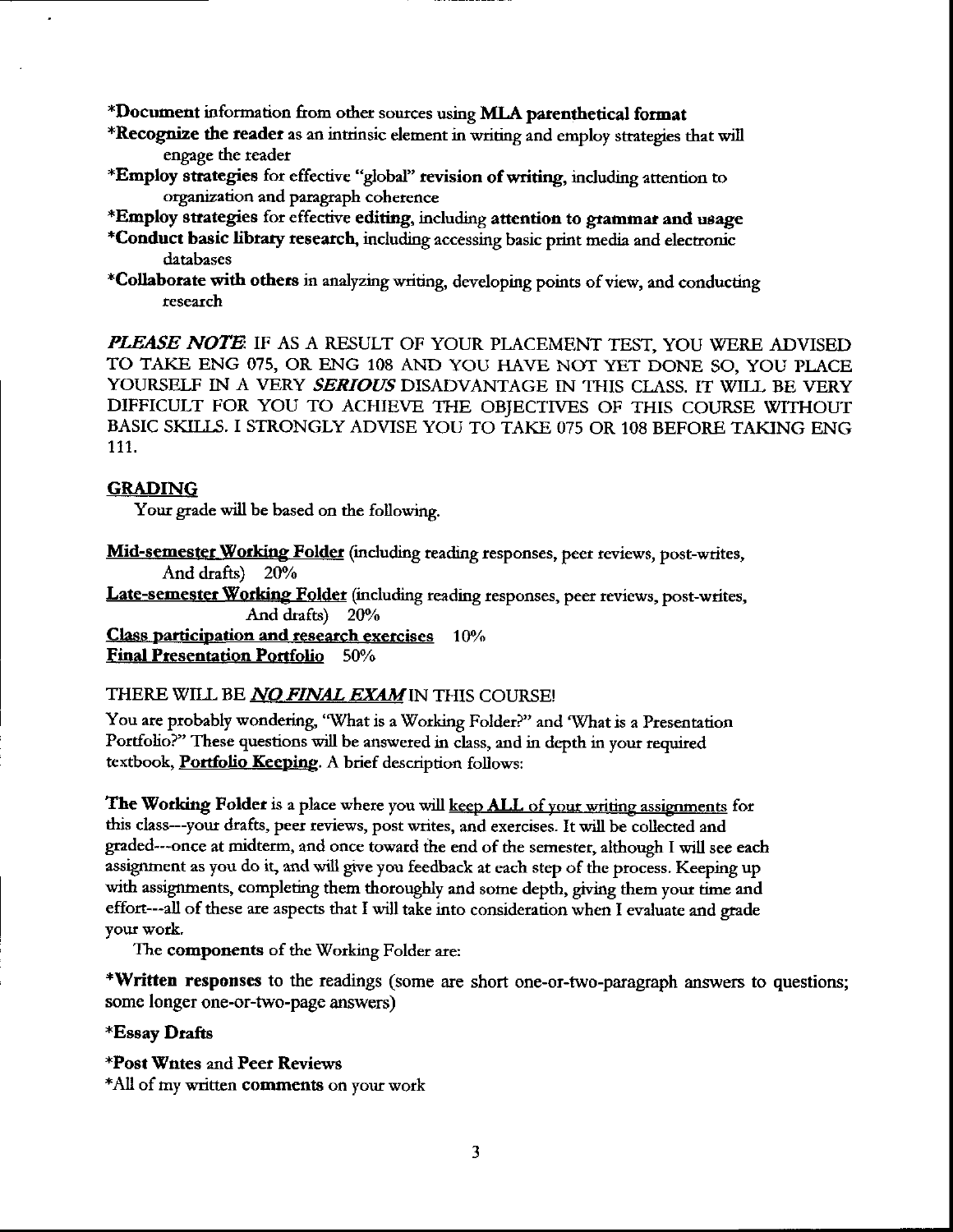I will see most of the pieces of writing as they are written; I will comment on them and give them back to you. You need to submit them on time. Keep them in good order in your folder after I return them to you. Some of these pieces (but not all) will be revised and polished for the Final Presentation Portfolio. One will include a MLA "Works Cited" page. IT IS NECESSARY TO BRING YOUR WORKING FOLDER WITH YOU TO EVERY CLASS, AS WELL AS ALL TEXTBOOKS.

The Presentation Portfolio is a collection of your best work, polished and refined to the best of your ability. Toward the end of the semester, you will have an oppomrnity to review the writing projects that you have been working on during the semester. You will evaluate them and make some choices, and then revise them fot inclusion in a fiaal "Ptesentation Portfolio".

Everything that you have learned about writing throughout the semester should be reflected in the works that you present. Although you will have some choice in what you will include (not everything in the Working Folder needs to be revised and included), there are some requirements.

The required elements of the Presentation Portfolio are as follows:

+At least 20 pages of written wotk on the topics we have been discussing duting the semester **MUST** be included.

\*Among these 20 pages, there  $MUST$  be two papers that use specific references from the readings to support and develop your point of view. One of these MUST use specifics

from the class readings, and the other **MUST** incorporate "outside" research. The specifics from class readings and from outside sources **MUST** be properly cited

using **MLA** parenthetical style.

\*A reflective essay or "Cover Letter" **MUST** be included, one that introduces the writing in the portfolio, examines the choices that you have made, and evaluates your

petformance as a wtitet in this class. (Ihis piece SHOULD be about 2 pages, and is counted as part of the 20 pages)

+The collection of writing included SHOUI-D show some variety of style and depth of analysis. (In addition to longer, formal essays, you COULD also include a shorter response paper, or a "personal experience" essay that you worked on during the semester.)

PLEASE **NOTE**: Although I encourage you to consult tutors in the Writing/Tutoring Center (Appointments: 892-5773) at any time during the semester, please be sure that the writing included in your Presentation Potfolio teflects your own work. Tutors are available

to guide you in the learning process, not to edit or revise your work for you!!

## CLASS PARTICIPATION

Shering your ideas with others, both in discussion and in writing is an impottant pat of this class. It is impotant that you attend class, that you come in with your assignments prepared on the due date, and that you enter into the discussion. This will help you explote and develop the ideas that you will write about. Being frequently absent or il

prepared will negatively affect your grade.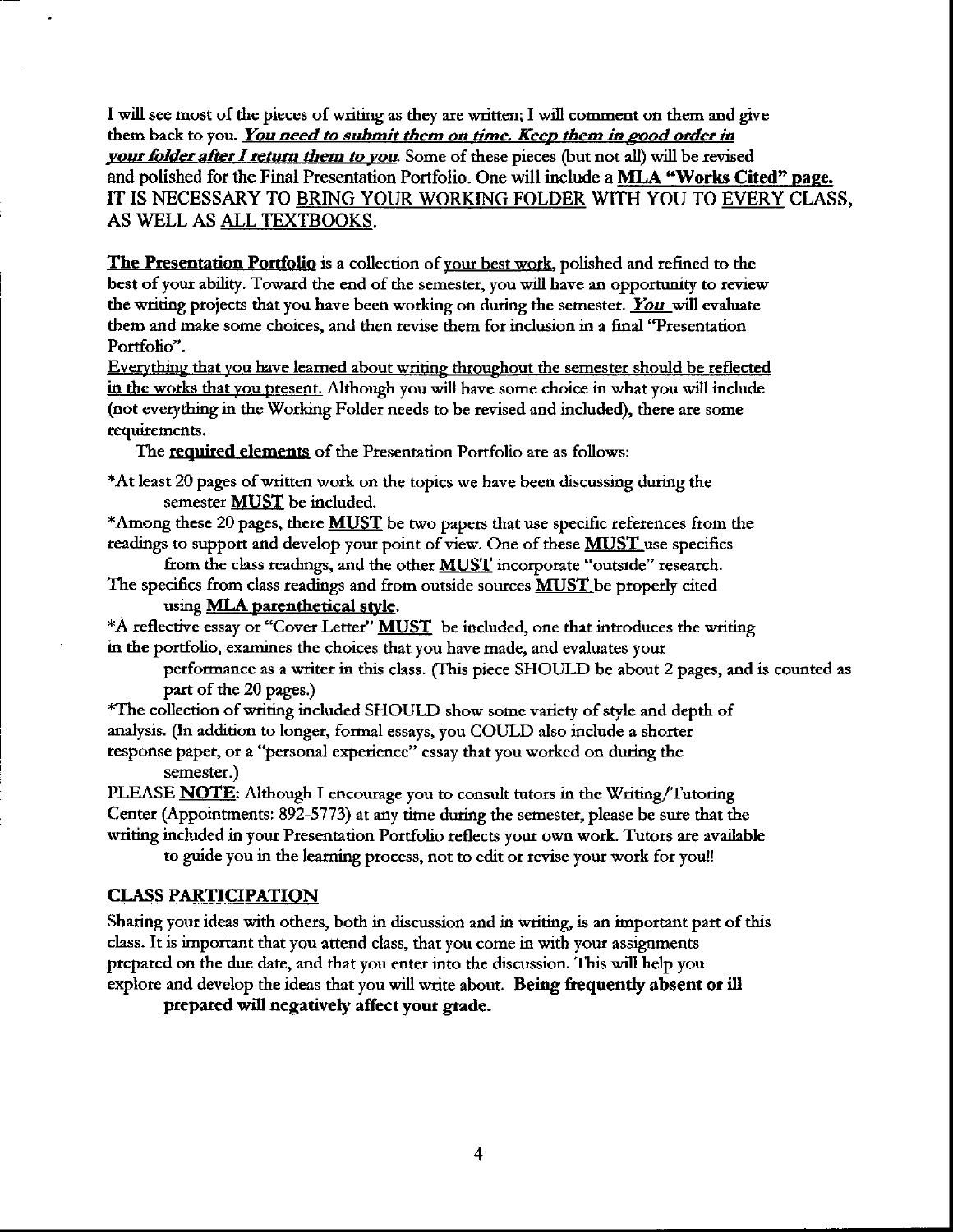## OTHER EKPECTATIONS AND REQUIREMENTS

\*Promptness and Courtesy: We are all ADULTS and I do not wish to insult anyone in regard to these issues, howevet I feel that it is necessary to state classtoom policy.

When a person walks into class late, leaves early, or walks in and out of the room, or is rude and disruptive, I consider that to be unnecessary behavior that will not be tolerated. Please arrive on time with all the required materials and be ready to remain in the classroom for the full class. (If you must visit the lavatory just leave quietly and discreetly. If you MUST leave class for any other reason, please let me know at the beginning of class.) It is never "OK" to leave class early just 'cause you want to.

+Class Discussion: Courtesy is expected in class discussion as well. We all need to listen attentively to each other, and to be respectful of points-of-view that may differ from each other. We need to make sure that everyone has a chance to participate.

\*Format and Promptness of Assignments: Handwritten work will not be accepted. Writing performed in class will naturally be handwritten, but the assignments which are turned in for evaluation MUST be word-processed or typed using margins no more that 1", standard type size (about 12 point) and plain font will be used (no italic or script). If you are not yet comfortable with using a computer, please visit the Campus Computer Lab or Campus Tutoring Center (TASC) and get some help. Whenever I specify number of pages, I mean typed pages of approximately 250 words per page. I expect you to submit all work on time. Late work will result in a lower gradel

\*Academic Honesty: Plagiarism is a violation of academic honesty. It happens when you take credit for someone else's work and submit it as your own, either intentionally or merely tbrough sloppy documentation of sources. Any plagiarized work in any Portfolio will result in an F on that portfolio, and possibly and F for the semester. In class, we will discuss how to avoid plaglarism, using paraphrasing and proper MLA (Modem Language Association) parenthetical format.

+Time Managemenf Please be aware that you will need more on-campus time than iust class time. You may need to spend time working with a tutor on your writing, or meeting with me at some time to discuss your work progress. You will also need to spend time researching in the library, and you will probably need to spend time in the Computer Center. **PLAN** for this in your schedule.

## STUDENTS WITH DISABILITIES

Any student with a hidden or a visible disability that may require classroom modifications should see me about this within the first week or two of class. I will request that you meet with one of the Learning Disabilities Counselors on campus so that an appropriate plan can be devised to meet your needs.

## WITHDRAWAL FROM CLASS

Please review your Student Handbook or the Course Registration booklet for more detailed information. I am including dates for you to refer to. They are listed on additional pages at the end of the Syllabus. If a student no longer attends class, but